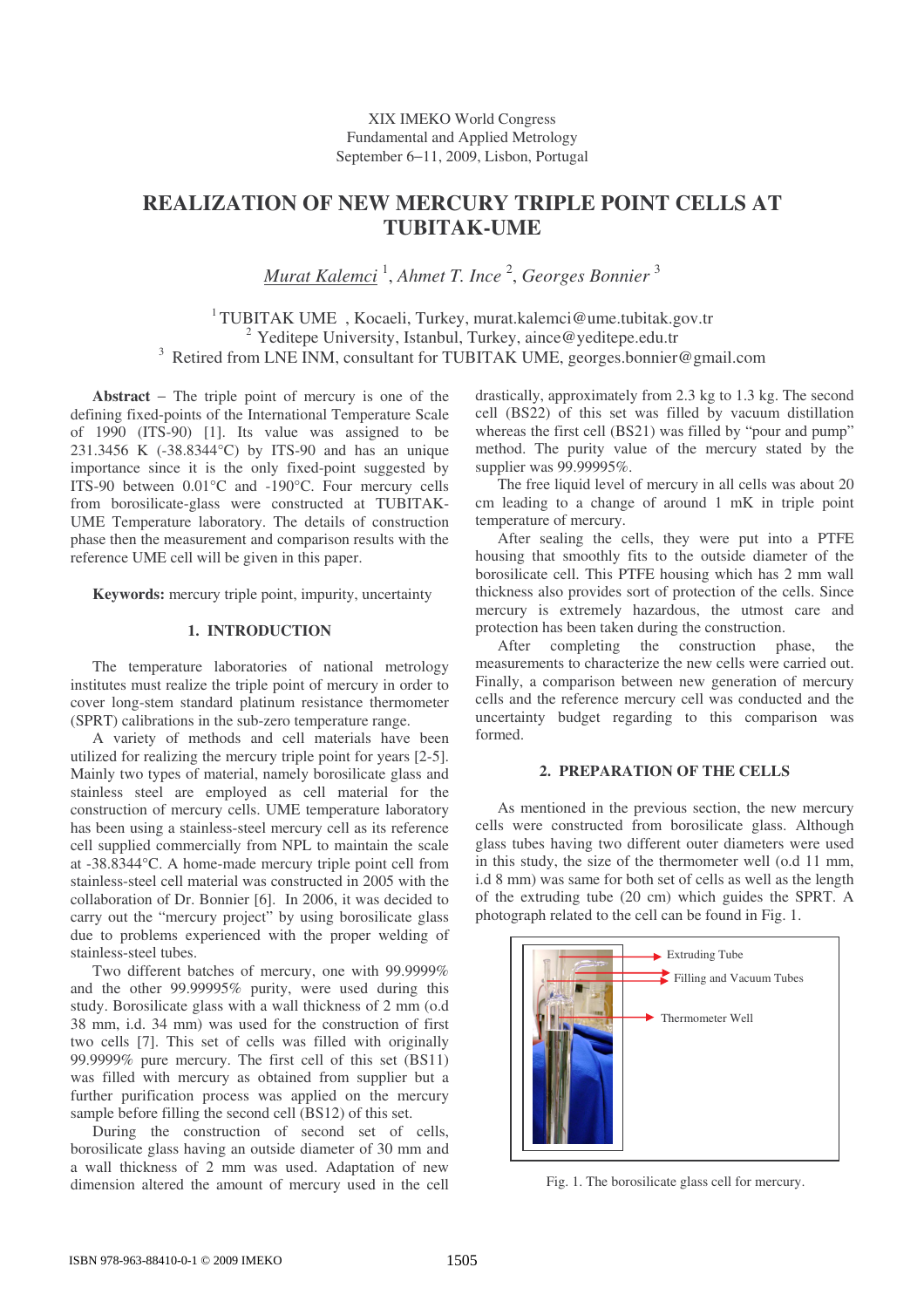The empty cell was annealed overnight at high temperature to remove the stress occurred during cold work. After annealing, chemical cleaning phase involving washing with diluted hydrofluoric acid and undiluted nitric acid in ultrasonic bath followed by rinsing with distilled water took place. Finally the cells were steam-cleaned for 8 hours. Each cell was dried under vacuum before filled by mercury.

The first cell (BS11) was filled with approximately 2.3 kg of mercury with alleged nominal purity of 99.9999%. The mercury was directly transferred from the supplier's container to the cell without applying any purification step. After pouring all the necessary amount of mercury into the cell, the filling tube was sealed and the assembly was pumped continuously down to the level of  $10^{-3}$  mbar. During evacuation lasting for 16 hours, a liquid nitrogen trap was used in order to prevent the atmosphere and the vacuum pump from mercury vapor.

A purification process was applied to the mercury sample before using it in the second cell (BS12). The purification process involved the steps filtering the mercury in order to remove the insoluble impurities floating on the surface of mercury, washing mercury with diluted potassium hydroxide followed by rinsing with distilled water and washing mercury with diluted nitric acid again followed by rinsing distilled water. During these washing steps, mercury was agitated by air bubbles. A scene from washing phase can be seen in Fig. 2.



Fig. 2. Agitating the mercury in acid solution with air bubbles.

Finally a vacuum distillation was carried out aiming to leave behind the noble metal impurities. To achieve this, an amount of mercury more than needed in the cell was put into a glass beaker and boiled at approximately 300°C. The vapour of mercury condensed into liquid state while it was passing through the cold region. Then the distilled mercury was collected in the glass container and transferred to the final cell.

The mercury used in the third cell was from another batch and its purity was stated as 99.99995% with a chemical assay which was missing in the previous case. The third cell (BS21) was also filled by "pour and pump" method just as in the first cell's case.

The fourth so the final cell having same original mercury with previous one was filled by vacuum distillation method. The pressure level inside the apparatus was measured to be  $9 \times 10^{-4}$  mbar. A scene from the distillation case can be found in Fig. 3.



Fig. 3. The vacuum distillation apparatus for mercury.

#### **3. MEASUREMENTS AND RESULTS**

After constructing the new cells, a series of measurements were initiated to characterize and to compare them with TUBITAK UME reference cell. All the measurements were carried out using an ASL F18 Bridge and  $25 \Omega$  Tinsley standard resistor. A liquid bath filled with high purity ethanol was used as temperature medium. The bath was characterized beforehand and it was found to be uniform within 10 mK within an interval of 25 cm which was quite satisfactory to carry out the measurements. Two thermometers, one from Hart Scientific and the other from Tinsley were used during the experiments.

Before comparison, full plateau measurements were carried out to see the thermal environment and impurity effects. The full melting plateau obtained by BS11 can be seen in Fig. 4.



Fig. 4. The melting plateau obtained with BS11.

The duration of plateau was more than 40 hours lying within a temperature interval of 0.20 mK. The second set of mercury cells with 1.3 kg mercury inside provides a plateau of more than 25 hours depending on the rate of heating and the set point of the bath.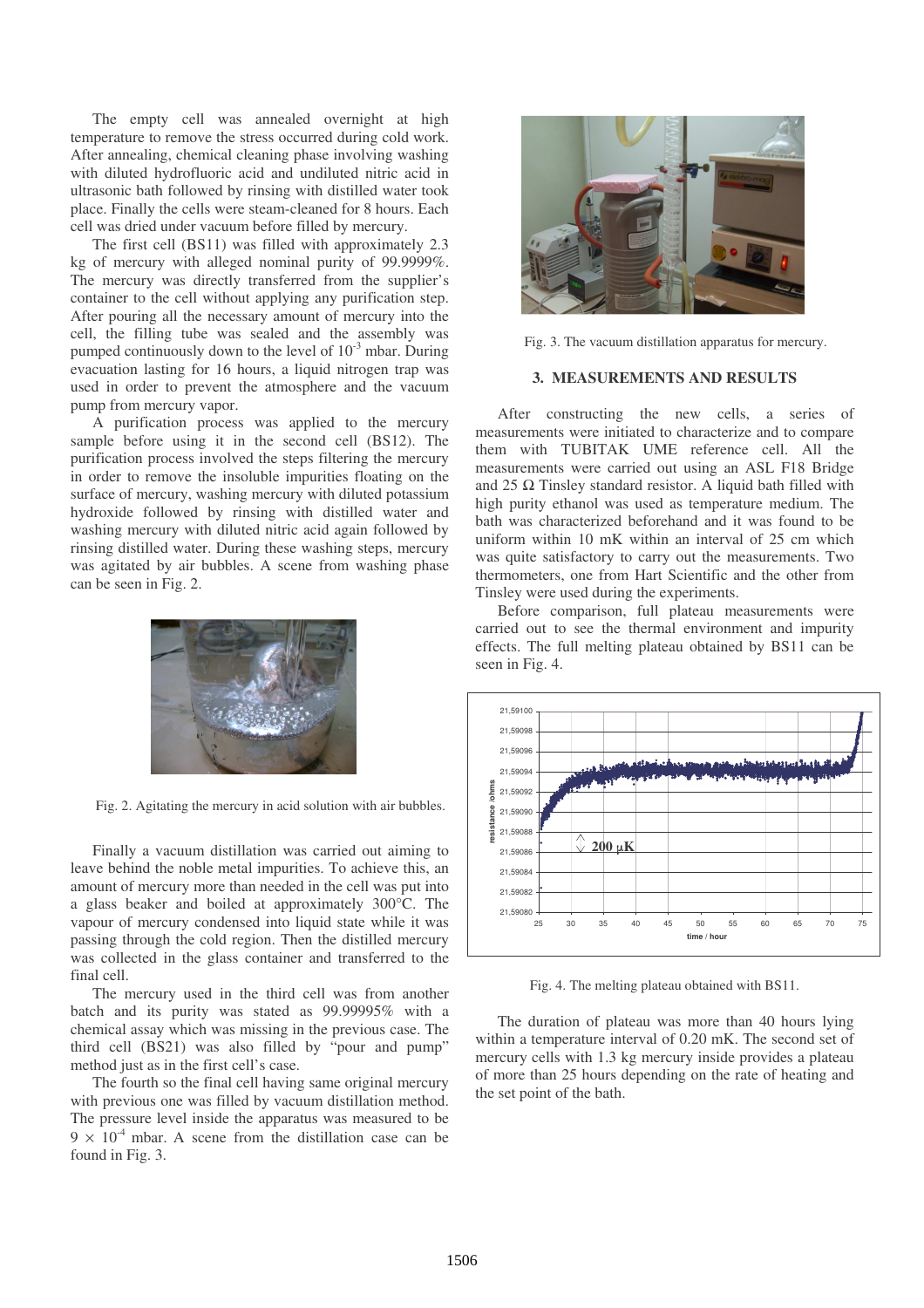The immersion profiles of the new cells were studied in order to investigate heat-flux effect. Graphical presentation of the results of immersion test carried out with BS21 can be seen in Fig. 5.



Fig. 5. The immersion profile obtained with BS21.

Measurements with this cell indicated that the largest deviation from Clasius-Clapeyron equation was 22  $\mu$ K at 6<sup>th</sup> centimetre of withdrawal therefore the perfect conformity to the theory can easily be stated for BS21. The results of the immersion tests carried on with all cells up to 5 cm showed that the deviations from the theoretical values were not exceeding 50  $\mu$ K.

After preliminary checks were completed with the new cells, a comparison with the reference mercury cell was initiated. The triple point of mercury can either be realized by freezing or by melting. For the comparison of the cells, the triple points of mercury were realized by melting and the melting was induced by inserting three warm rods successively and keeping each of them in the cell for 3 minutes at the beginning of the plateau. A graph concerning with the comparison between the cells BS11 and BS22 is given as Fig. 6. to illustrate the sequence of measurements.



Fig. 6. Comparison measurements.

The comparison results were calculated in terms of average W values (R (Hg) / R (TPW)). The deviations from the reference value, which the value is obtained by the reference cell, are given in Table 1.

The measurement results were corrected for hydrostatic head pressure and self-heating effect.

| <b>Mercury Cell</b> | W(Hg)     | <b>Deviation from the</b><br>Ref. Cell / mK |
|---------------------|-----------|---------------------------------------------|
| Ref. Cell           | 0,8441903 |                                             |
| <b>BS11</b>         | 0,8441869 | $-0.63$                                     |
| <b>BS12</b>         | 0,8441884 | $-0.35$                                     |
| <b>BS21</b>         | 0,8441895 | $-0,20$                                     |
| <b>BS22</b>         | 0,8441898 | $-0.11$                                     |

Table 1. The comparison results.

The uncertainty budget related to the comparison can be found in Table 2. Since the same SPRTs, bridge and water triple point cell were used during the comparison, the contributions arising from these items were excluded.

Table 2. The uncertainty budget.

| Quantity                       | <b>Components</b>                                                | <b>Standard</b><br>uncertainty |
|--------------------------------|------------------------------------------------------------------|--------------------------------|
| Q,                             |                                                                  | $\mathbf{u}_{(0i)}$            |
| 1                              | Reproducibility                                                  | 0.10                           |
| $\mathbf{2}$                   | <b>Chemical Impurities</b>                                       | 0.15                           |
| 3                              | Uncertainty linked with spurious<br>heat fluxes                  | 0.03                           |
| 4                              | Uncertainty on the hydrostatic<br>pressure correction            | 0.04                           |
| 5                              | Uncertainty on the self-heating<br>correction                    | 0.04                           |
| 6                              | the<br>Uncertainty<br>due<br>to<br>interpretation of the plateau | 0.05                           |
| 7                              | Stability of the standard resistor                               | 0.01                           |
| <b>Combined</b><br>uncertainty |                                                                  | $0.20$ mK                      |
|                                |                                                                  |                                |
| <b>Expanded</b><br>uncertainty |                                                                  | $0.40$ mK                      |

The most dominant parameter in the budget appears to be uncertainty arising from chemical impurities which in our case was not assessed as absolute determination, instead only differences in the metal purity of the cells' was taken into account.

Although very reproducible results were obtained with BS11, the difference from the reference cell was calculated to be higher with this cell compared with the other mercury cells. Remembering that no purification was applied on this cell's mercury, it can be concluded that the mercury used in this cell had lower grade purity because after a purification stage, second cell (BS12) coming from the same origin yielded closer values to the reference temperature.